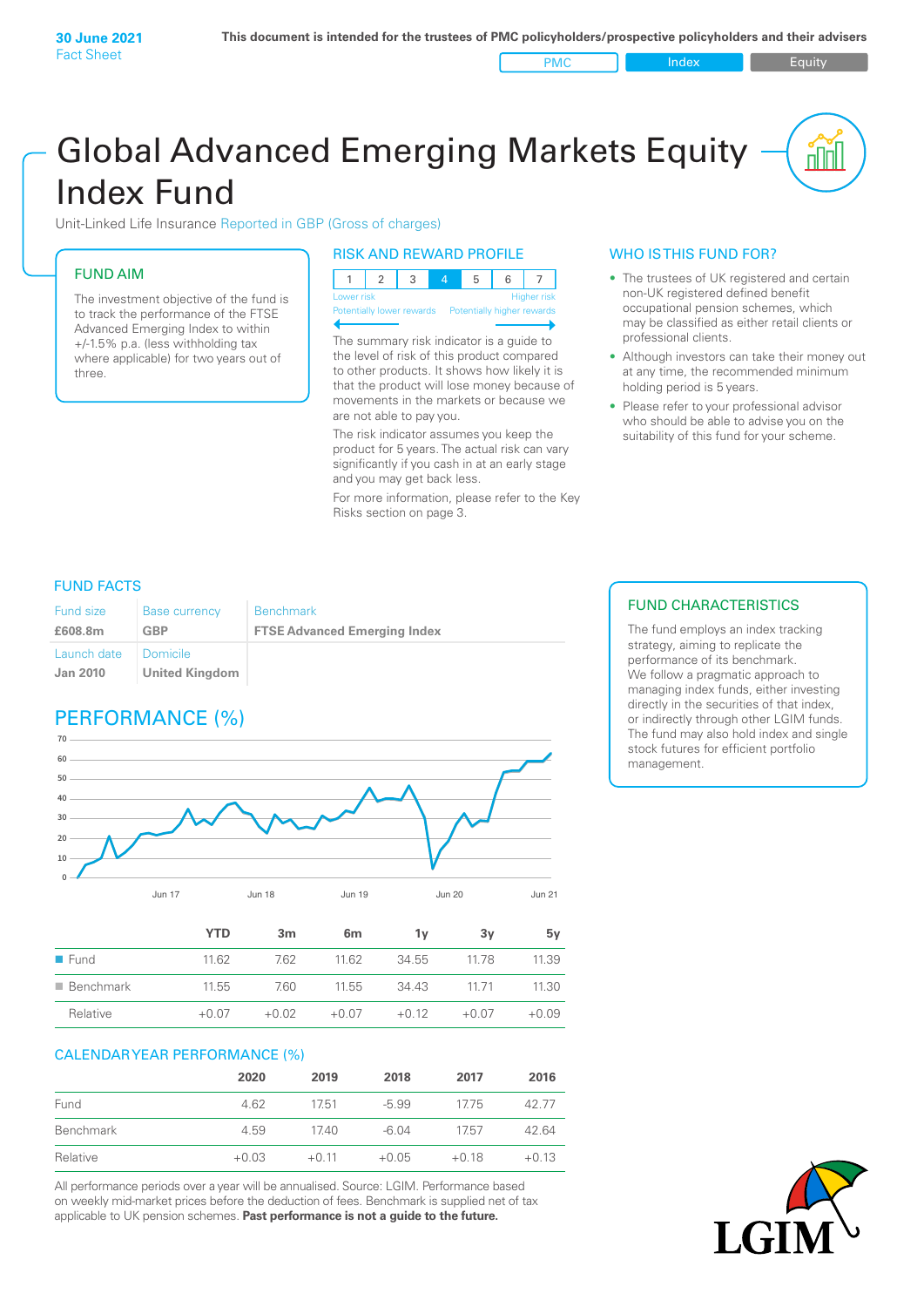# Global Advanced Emerging Markets Equity Index Fund

Unit-Linked Life Insurance Reported in GBP (Gross of charges)

# PORTFOLIO BREAKDOWN

All data source LGIM unless otherwise stated. Totals may not sum due to rounding. In order to minimise transaction costs, the Fund will not always own all the assets that constitute the index and on occasion it will own assets that are not in the index. The number of fund holdings can differ from the index due to corporate events and proxy holdings.



# SECTOR (%)

| ■ Technology               | 36.0 |
|----------------------------|------|
| $\blacksquare$ Financials  | 18.6 |
| ■ Basic Materials          | 11.1 |
| $\blacksquare$ Industrials | 6.9  |
| ■ Consumer Discretionary   | 6.5  |
| ■ Consumer Staples         | 5.9  |
| ■ Telecommunications       | 4.6  |
| ■ Energy                   | 46   |
| $\blacksquare$ Utilities   | 25   |
| $\blacksquare$ Other       | 3.2  |
|                            |      |

| <b>MARKET CAPITALISATION (%)</b> |  |
|----------------------------------|--|

| ■ Large            | 824  |
|--------------------|------|
| $\blacksquare$ Mid | 17.6 |

■ Top 10 holdings 35.4% Rest of portfolio 64.6% No. of holdings in fund 467 No. of holdings in index 445

# TOP 10 HOLDINGS (%)

| Taiwan Semiconductor Manufacturing | 19.8 |
|------------------------------------|------|
| Vale SA                            | 3.5  |
| Naspers Ltd                        | 3.3  |
| Mediatek Inc                       | 2.0  |
| Hon Hai Precision Industry         | 1.9  |
| Petrobras- Petroleo Bras-Pr        | 1.3  |
| Itau Unibanco Holding S-Pref       | 11   |
| Banco Bradesco Sa-Pref             | 09   |
| Delta Electronics Inc              | 09   |
| America Movil                      | () 9 |
|                                    |      |

### COUNTRY (%)

|   | Taiwan         | 47.4 |  |
|---|----------------|------|--|
|   | Brazil         | 19.5 |  |
|   | South Africa   | 12.5 |  |
|   | Thailand       | 6.4  |  |
|   | Mexico         | 6.2  |  |
| ⋐ | Malaysia       | 5.0  |  |
|   | Turkey         | 1.1  |  |
| Ê | Greece         | 0.8  |  |
|   | Hungary        | 0.8  |  |
|   | Czech Republic | 0.4  |  |
|   |                |      |  |



comprises 25 fund managers, supported by two analysts. Management oversight is provided by the Global Head of Index Funds. The team has average industry experience of 15 years, of which seven years has been at LGIM, and is focused on achieving the equally important objectives of close tracking and maximising returns.